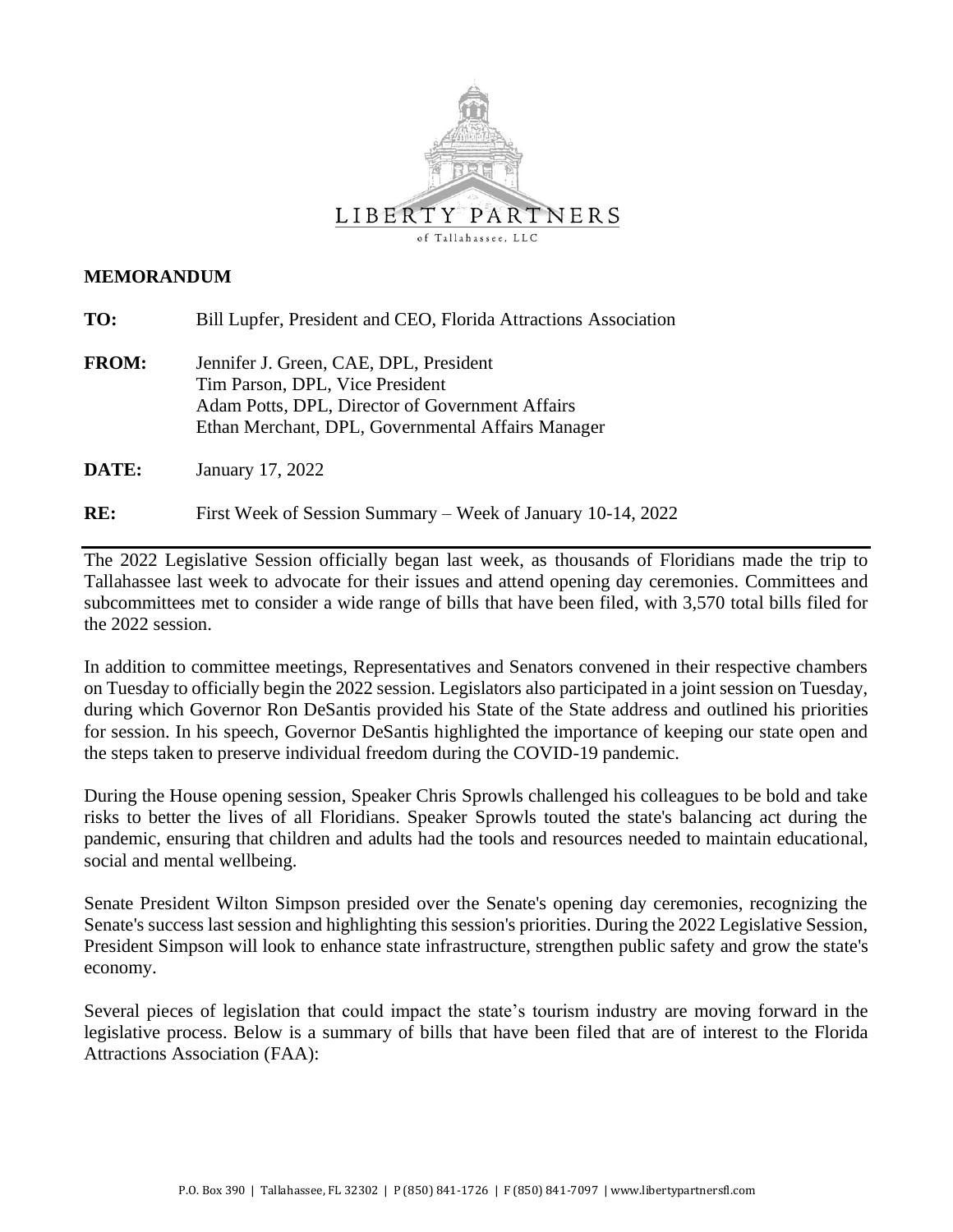January 17, 2022 Page 2

## **Florida Tourism Marketing**

[HB 489](https://www.myfloridahouse.gov/Sections/Bills/billsdetail.aspx?BillId=73966&SessionId=93) by Representative Linda Chaney (R-St. Petersburg) would revise the scheduled repeal date of the Florida Tourism Industry Marketing Corporation; revise scheduled repeal date of Division of Tourism Marketing within Enterprise Florida, Inc. The bill is scheduled to receive its first hearing in the House Tourism, Infrastructure and Energy Subcommittee on Tuesday, January 18. The Senate companion - [SB](https://www.flsenate.gov/Session/Bill/2022/434)  [434](https://www.flsenate.gov/Session/Bill/2022/434) – by Senator Ed Hooper (R-Palm Harbor) is awaiting its final hearing in the Senate Appropriations Committee.

# **Tourist Development Taxes**

[HB 6075](https://www.myfloridahouse.gov/Sections/Bills/billsdetail.aspx?BillId=73902&SessionId=93) by Representative Anna Eskamani (D-Orlando) would remove a provision requiring a specified percentage of all tourist development tax revenues to be used to promote & advertise tourism. The bill awaits its first hearing in the House Tourism, Infrastructure & Energy Subcommittee. The Senate companion  $-SB$  1898 – by Senator Gary Farmer Jr. (D-Fort Lauderdale) is awaiting its first hearing in the Senate Commerce & Tourism Committee.

# **Tourist Development Taxes**

[HB 673](https://www.myfloridahouse.gov/Sections/Bills/billsdetail.aspx?BillId=74794&SessionId=93) by Representative Jason Shoaf (R-Blountstown) would authorize certain coastal counties to be reimbursed for use of tourist development tax revenues for tourism training; revise the percentage of tourist development tax revenues that may be used to reimburse for expenses incurred in providing public safety services; authorizee certain rural counties to be reimbursed for use of tourist development tax revenues for certain purposes regardless of whether certain other requirements are met. The bill is awaiting its first hearing in the House Tourism, Infrastructure  $\&$  Energy Subcommittee. The Senate companion – [SB 1542](https://www.flsenate.gov/Session/Bill/2022/1542) – by Senator George Gainer (R-Panama City) is awaiting its first hearing in the Senate Commerce & Tourism Committee.

## **HB 9 - Consumer Data Privacy**

[HB 9](https://www.myfloridahouse.gov/Sections/Bills/billsdetail.aspx?BillId=76556&SessionId=93) by Representative Fiona McFarland (R-Sarasota) would require collectors to provide notice to consumers about data collection, sharing, & selling practices; provide consumers the right to request data be disclosed, deleted, or corrected & to opt-in or opt-out of sale or sharing of such data; provide nondiscrimination measures, methods for requesting data & opting-in or opting-out of sale or sharing of such data, private cause of action, enforcement, & jurisdiction; preempt regulation of consumer date collection, sharing, & selling to the state. The bill is awaiting its first hearing in the House Commerce Committee. The Senate companion  $-SB$  1864 – by Senator Jennifer Bradley (R-Orange Park) is awaiting its first hearing in the Senate Commerce and Tourism Committee.

## **Acceptance of Cash Payments by Businesses**

[HB 233](https://www.myfloridahouse.gov/Sections/Bills/billsdetail.aspx?BillId=73352&SessionId=93) by Representative Matt Willhite (D-Wellington) would require certain businesses to accept cash payments for services; prohibit fees or conditions for such transactions; provide exceptions, penalties, & rulemaking authority. The bill is awaiting its first hearing in the House Insurance & Banking Subcommittee. The Senate companion –  $SB$  408 – by Senator Shevrin Jones (D-Miami Gardens) is awaiting its first committee stop in the Senate Commerce & Tourism Committee.